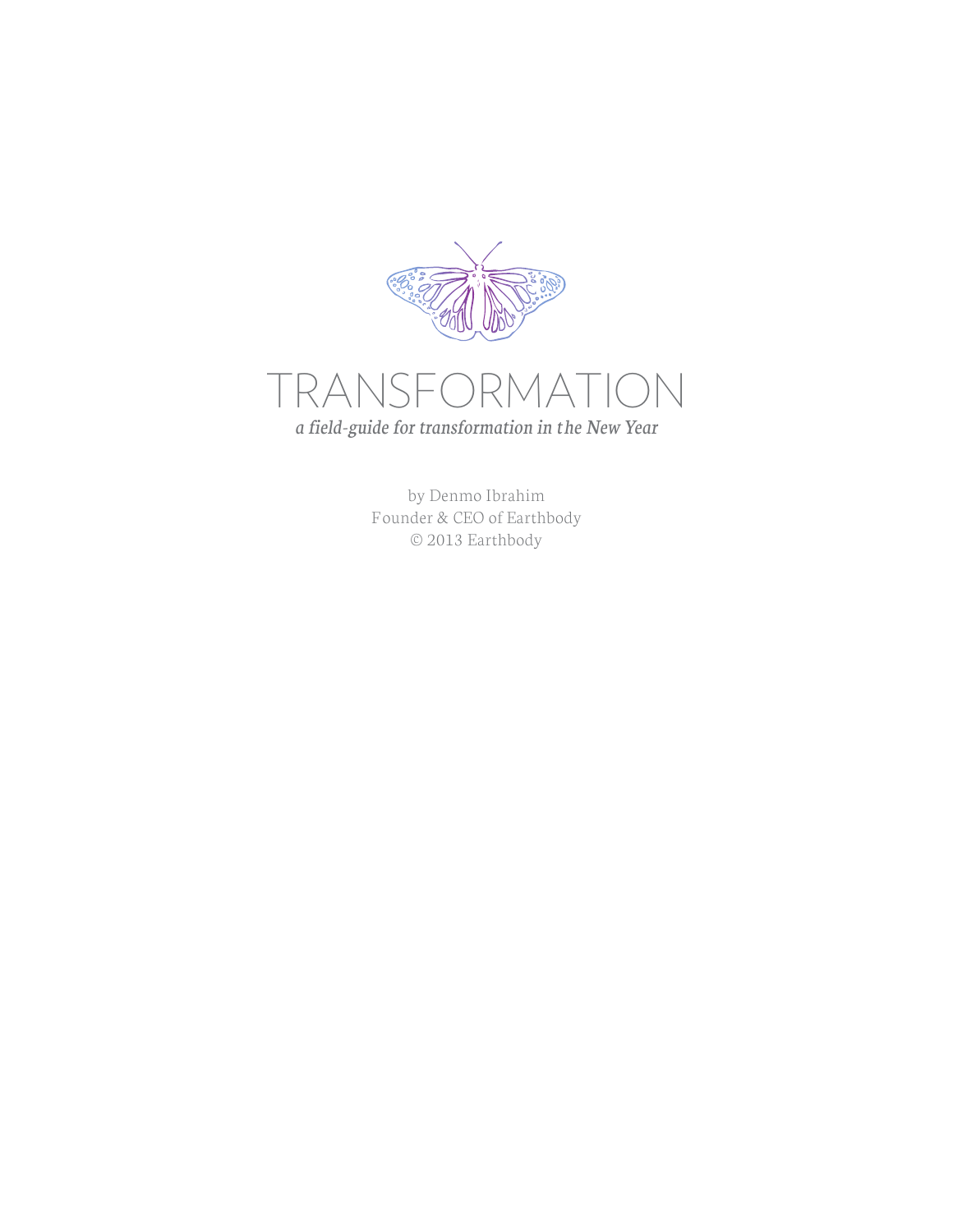*"Once when I was living in the heart of a pomegranate, I heard a seed saying, "Someday I shall become a tree, and the wind will sing in my branches, and the sun will dance on my leaves, and I shall be strong and beautiful through all the seasons."*

*Then another seed spoke and said, "When I was as young as you, I too held such views; but now that I can weigh and measure things, I see that my hopes were vain."*

*And a third seed spoke also, "I see in us nothing that promises so great a future." And a fourth said, "But what a mockery our life would be, without a greater future!" Said a fifth, "Why dispute what we shall be, when we know not even what we are." But a sixth replied, "Whatever we are, that we shall continue to be." And a seventh said, "I have such a clear idea how everything will be, but I cannot put it into words."*

*Then an eighth spoke, and a ninth, and a tenth, and then many–until all were speaking, and I could distinguish nothing for the many voices.*

*And so I moved that very day into the heart of a quince, where the seeds are few and almost silent." ~ "The Pomegranate", The Madman by Kahlil Gibran*

This piece resonates with me. I find it an elegant way of expressing an unfilled life. Imagine you are the pomegranate. This snippet is your inner chatter. Some chats push you. Others hold you back. Some trap you. Suddenly, you're having a vey different conversation than where you started. Like the listener in this story, maybe you retreat, sidestepping both the call of your deepest desire and the noise of your simplest fears.

There is another approach. You can engage. This field guide is an opportunity to begin the year with more clarity, more nerve, and more heart. When the inner conflict arises, may I suggest you *orchestrate the song?*  Become the conductor. *How do you want to live? What would you like your life to look like?* My hope is that the pages that follow will spark a fire and get you moving along in the right direction.

So set aside some time to contemplate the year ahead. Words are powerful. The practice of writing can be a great way to complete thought and release burden. But don't worry about doing it right or knowing all the answers. Be surprised. Let this be playful. And above all else, don't be afraid of who you are.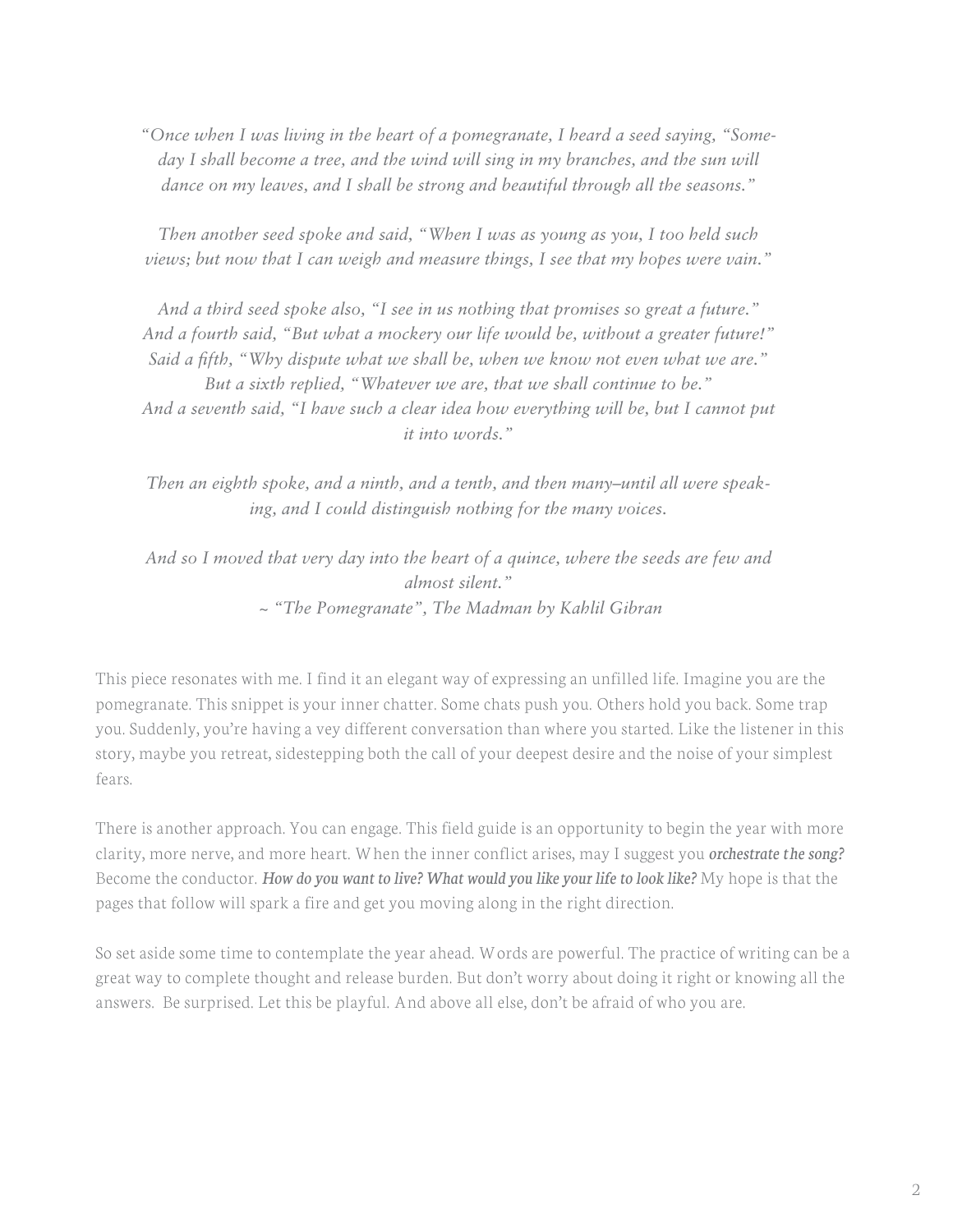

- **★** Stare into space.
- ★ Feel into your body.
- $\star$  Know that you are a gifted soul.
- $\star$  Print this workbook.
- ★ Make a good cup of tea.

 $\star$  Imagine all that you seek has arrived in this moment.

⋆ Breathe.

- ⋆ Set aside an hour of uninterrupted time.
- $\star$  Open your mind.
- ★ Stretch your body.
- $\star$  Get your favorite writing utensil.
- ★ Wear a good pair of socks.
- $\star$  Begin at the beginning and work your way through to the end.
- $\star$  Trust yourself. The answers are within.

### DISCOVER YOUR TRUTH

You have a dream, a vision, a hope, a wish for your life. No matter what path you're on now, that urge is still within you. You are invited to reflect on what those things are here. Be open. Be fearless. And put it in writing.

Name ten things you feel you must do to feel you've lived a fulfilling life with no regret:

| 1.  |  |
|-----|--|
| 2.  |  |
| 3.  |  |
| 4.  |  |
| 5.  |  |
| 6.  |  |
| 7.  |  |
| 8.  |  |
| 9.  |  |
| 10. |  |

What is your secret passion? Describe the picture, the feeling, the place, and anyone else involved: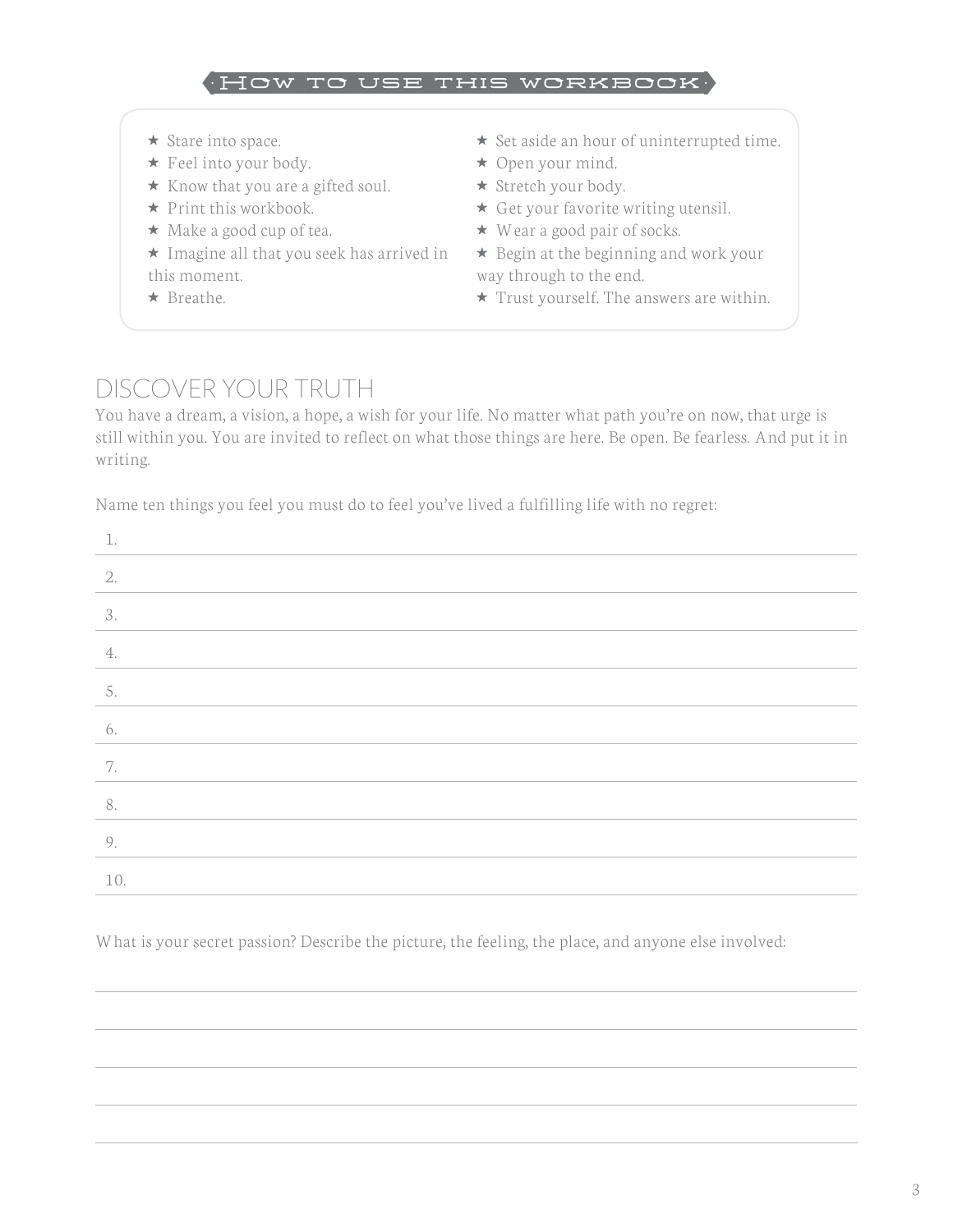If you could devote your life to serving others and still have the money and lifestyle that you need, would you do it? What would it look like?

#### What are the top five skills you want to learn?

Define three areas of your life in which you feel abundance.

Write down three areas of your life that are the most challenging for you.

Create five personal truths you need to be happy, healthy, and whole:

| I need to believe |  |
|-------------------|--|
| I need to know    |  |
| I need to say     |  |
| I need to feel    |  |
| I need to be      |  |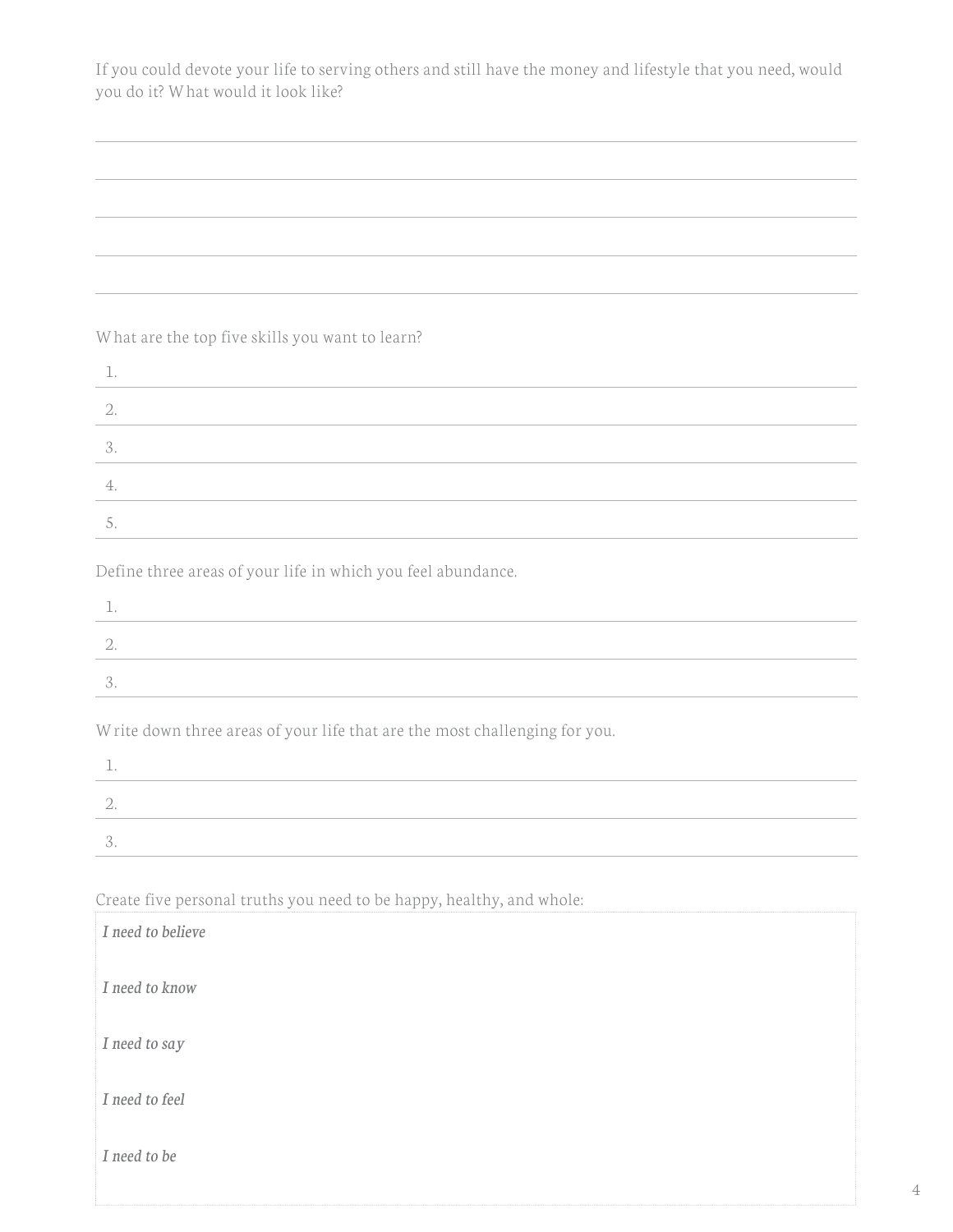What do you hope your friends and family will say about you when you leave this world? Write it here: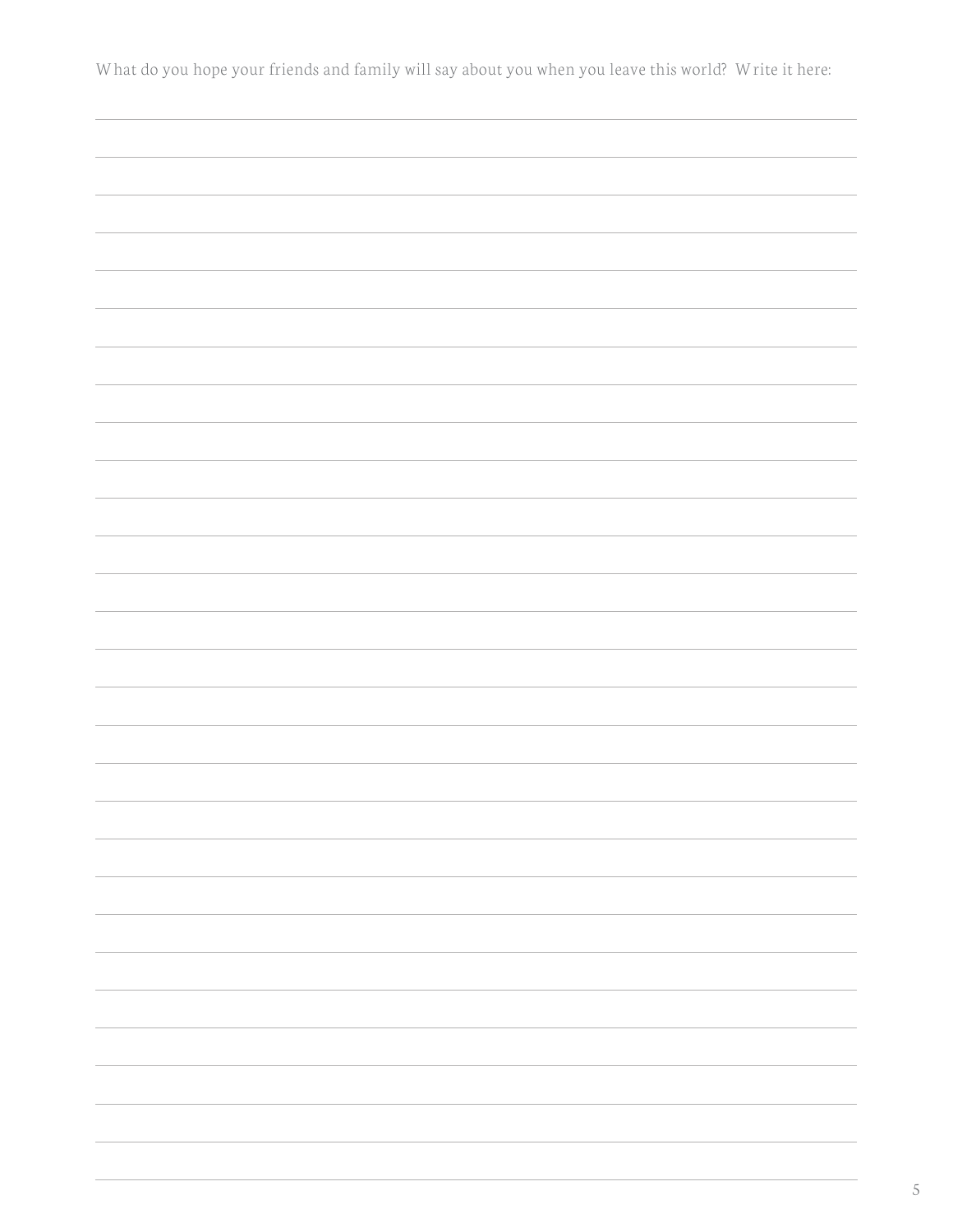

## $2012 \star A$  YEAR IN REVIEW

Is there a word you had for 2012? If not, what word will you award to last year? Name a few examples of real experiences that make this word particularly true for you.

What did you accomplish last year?

What did you let go of last year?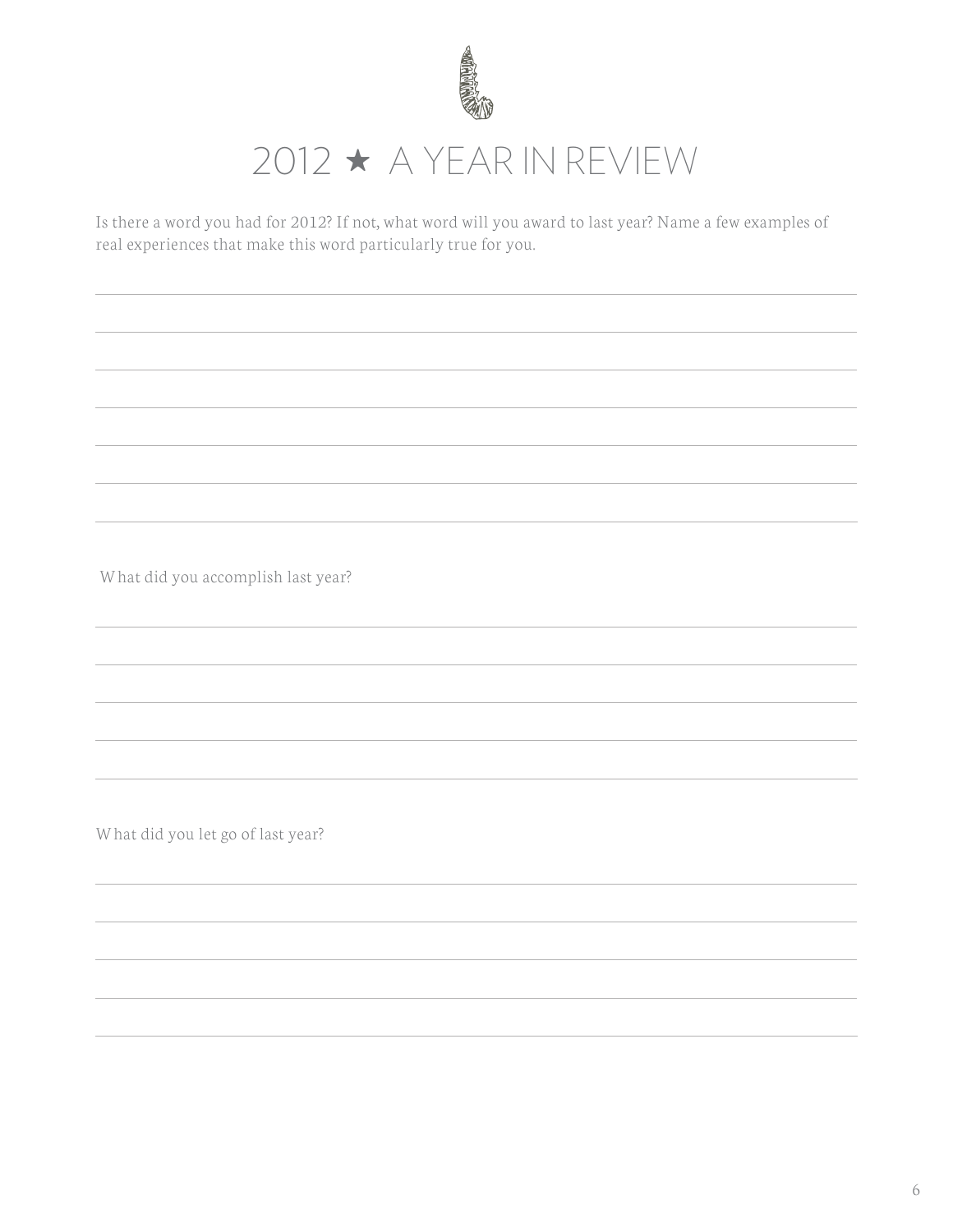Name your favorite moment of last year. Describe the event, the place and people, what you felt, what was said, the time of day, and anything else to paint the picture.

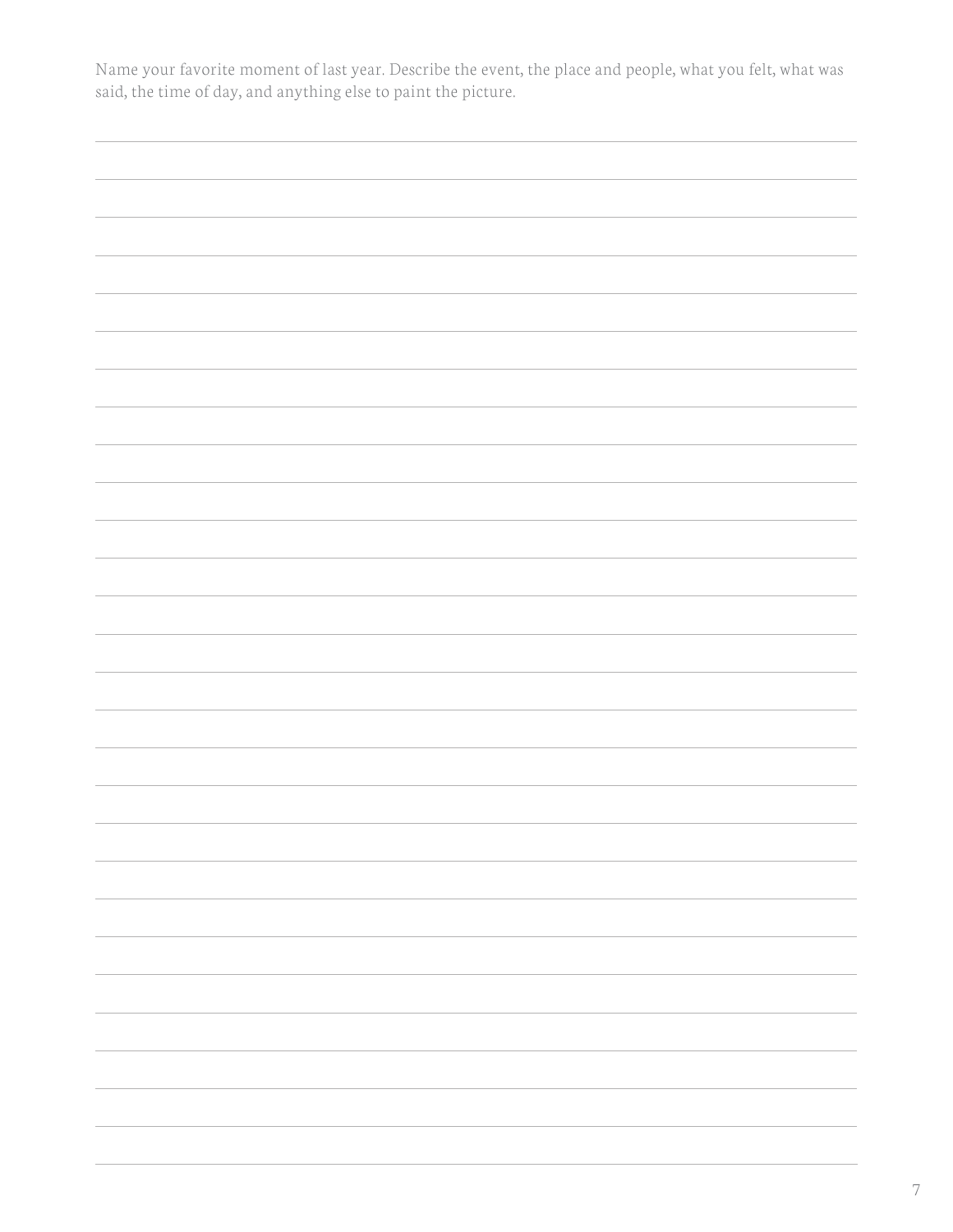What was the greatest challenge of last year?

Name three people that supported you. How did they each make a difference?

Is there something you wanted to do last year that didn't happen? Name it.

Who or what came into your life in 2012 that had a powerful impact?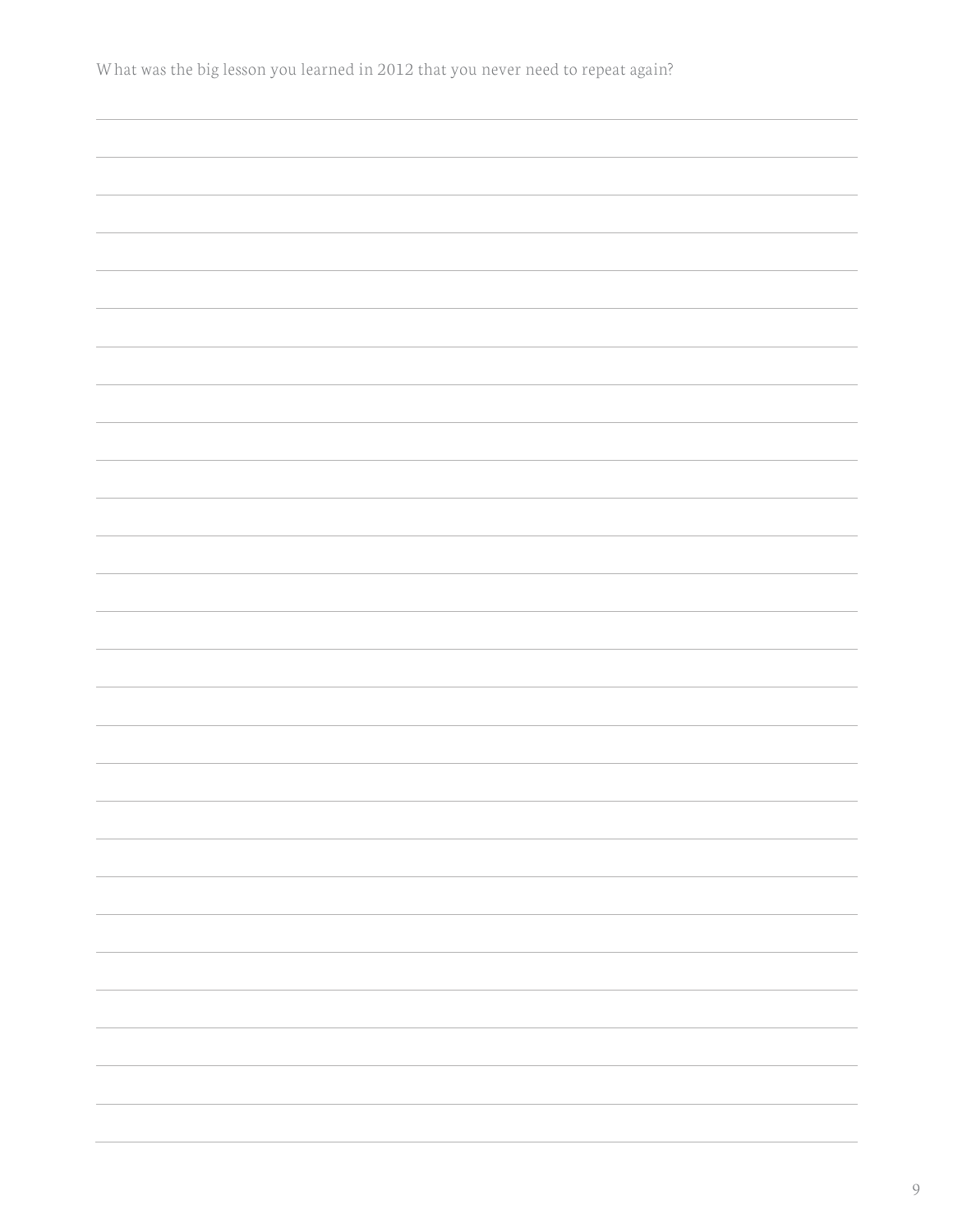

What's your word for the year to come?

If you lived your word, what would change?

How are you already living this word?

What could you do to bring this word more into your life?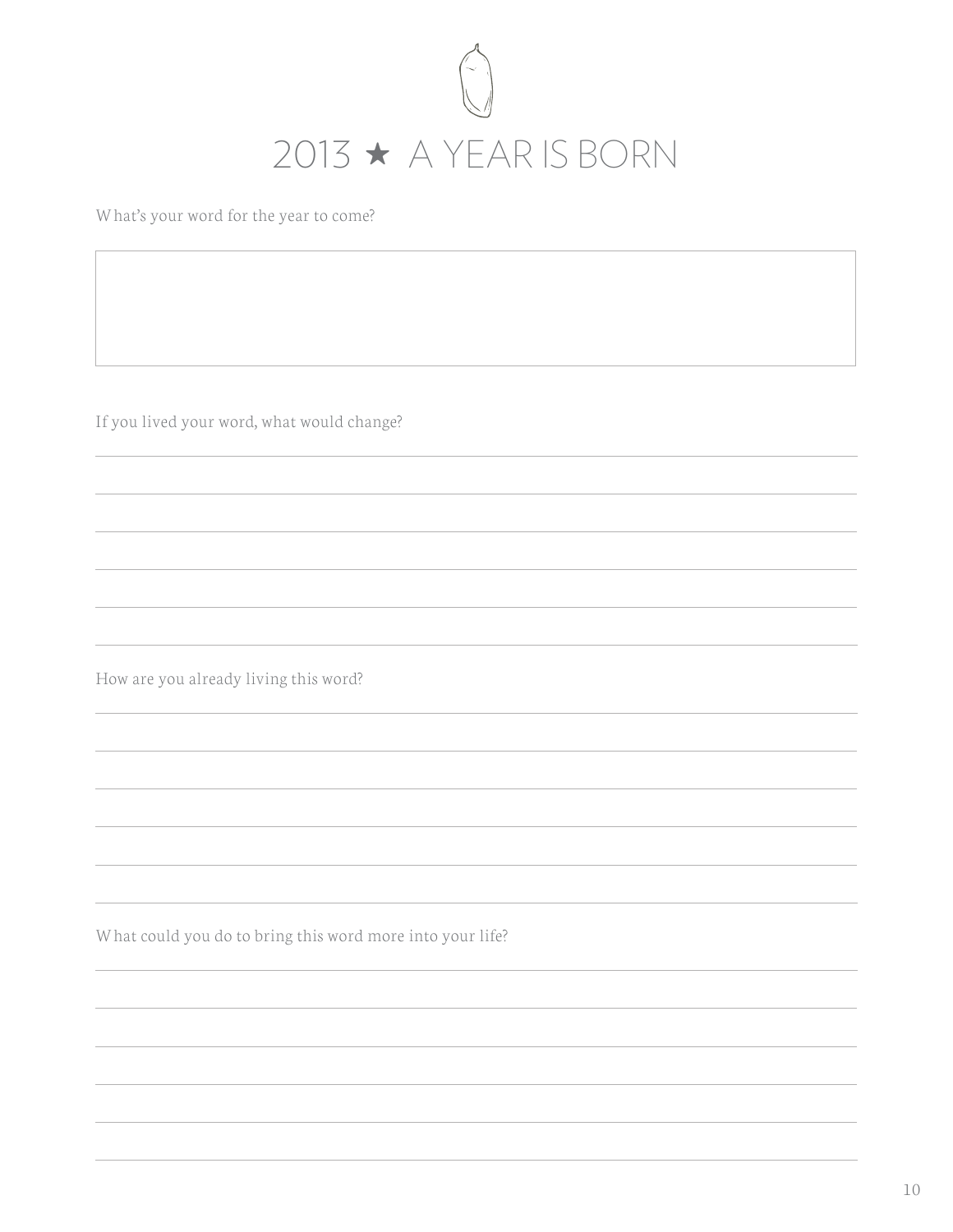Open your mind. Be quiet for one hundred seconds. Visualize the year ahead of you. Imagine its colors, feelings, the textures; the words that are swirling ahead. Now flip through your magazine looking for images, words, and colors that you feel drawn to and paste them here. Build your own vision board for the New Year. Let your instinct guide you. Keep this project short (10–15 minutes). Don't think too hard about why you selected a certain picture. Let this be easy.

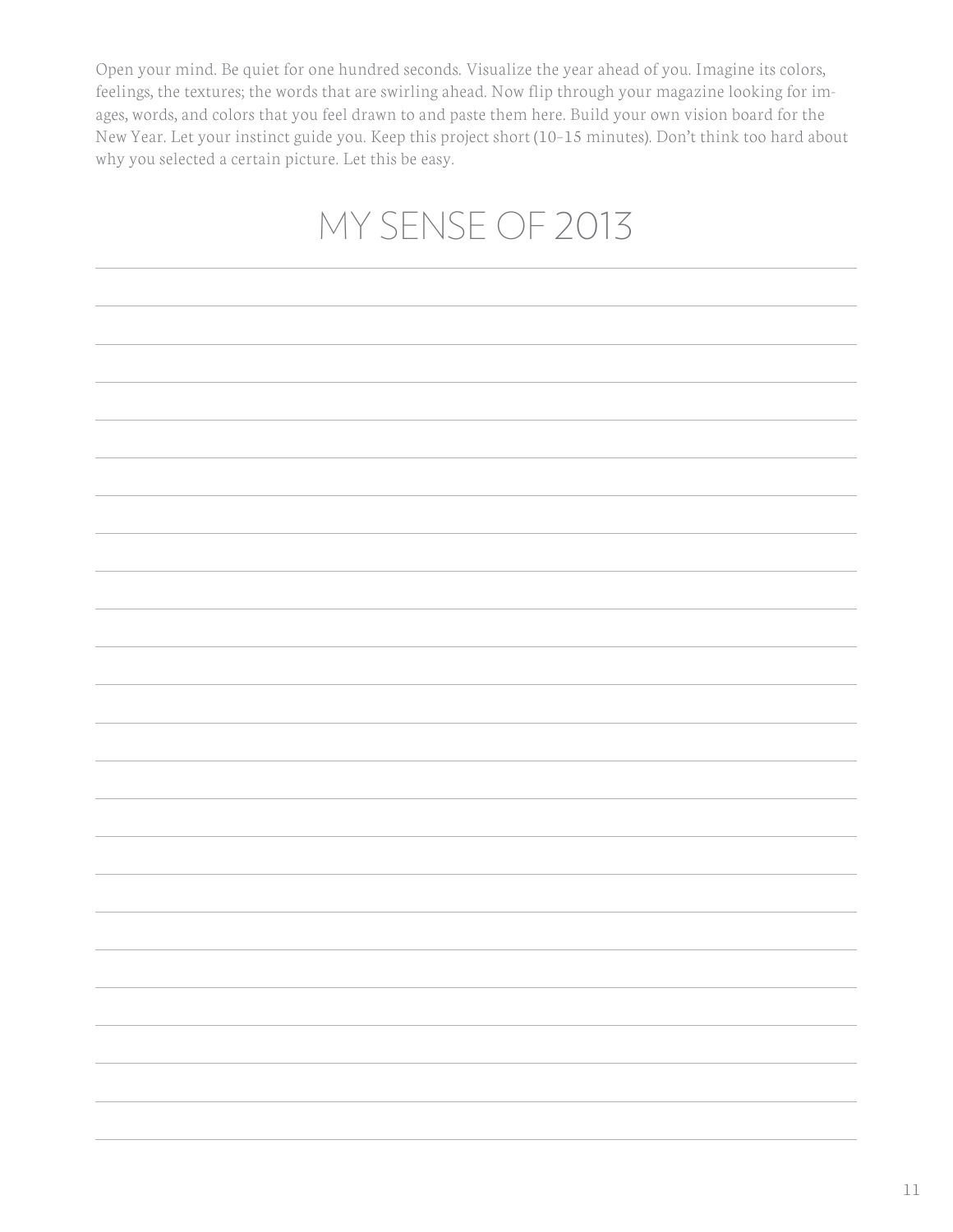## THE SEVEN RELATIONSHIPS WORK HEALTH HOME FAMILY FRIENDSHIP LOVE SPIRIT CREATIVITY

All of life is a relationship. To be fulfilled is to know which relationships we need to bring more life to, let go of, or change. Let's do an overview of where you are right now in each of the seven major contracts. Be honest. To move forward, we must know where we are.

#### How would you rate your current relationship to WORK?

|          | sucks |   | basically okay |                | pretty good |   | love my job          |
|----------|-------|---|----------------|----------------|-------------|---|----------------------|
| Passion  |       |   |                | 4              |             |   |                      |
| Money    |       |   | 3              | $\overline{4}$ |             | h | 7                    |
| Location |       | 2 | 3              | 4              |             | b | $\overline{ }$<br>Γ. |
| People   |       |   | $\Delta$       | 4              |             | b | r.                   |

Total: *of 28*

#### How is your present state of physical HEALTH?

|             | needs improvement |                                                                                                                                                                 | okay |                | very good     |   | awesome |
|-------------|-------------------|-----------------------------------------------------------------------------------------------------------------------------------------------------------------|------|----------------|---------------|---|---------|
| Weight      |                   |                                                                                                                                                                 | 3    | $\overline{4}$ |               | 6 | 7       |
| Strength    |                   | 2                                                                                                                                                               | 3    | $\overline{4}$ | $\mathcal{D}$ | 6 | 7       |
| Flexibility |                   | $\mathcal{D}_{\mathcal{A}}^{\mathcal{A}}(\mathcal{A})=\mathcal{D}_{\mathcal{A}}^{\mathcal{A}}(\mathcal{A})\mathcal{D}_{\mathcal{A}}^{\mathcal{A}}(\mathcal{A})$ | 3    | $\overline{4}$ | 5.            | 6 | 7       |
| Endurance   |                   | 2                                                                                                                                                               | 3    | $\overline{4}$ | $\Delta$      | 6 | 7       |
| Nutrition   |                   | $\mathcal{D}_{\mathcal{L}}$                                                                                                                                     | 3    | 4              | 5             | 6 | 7       |
|             |                   |                                                                                                                                                                 |      |                |               |   |         |

Total: *of 35*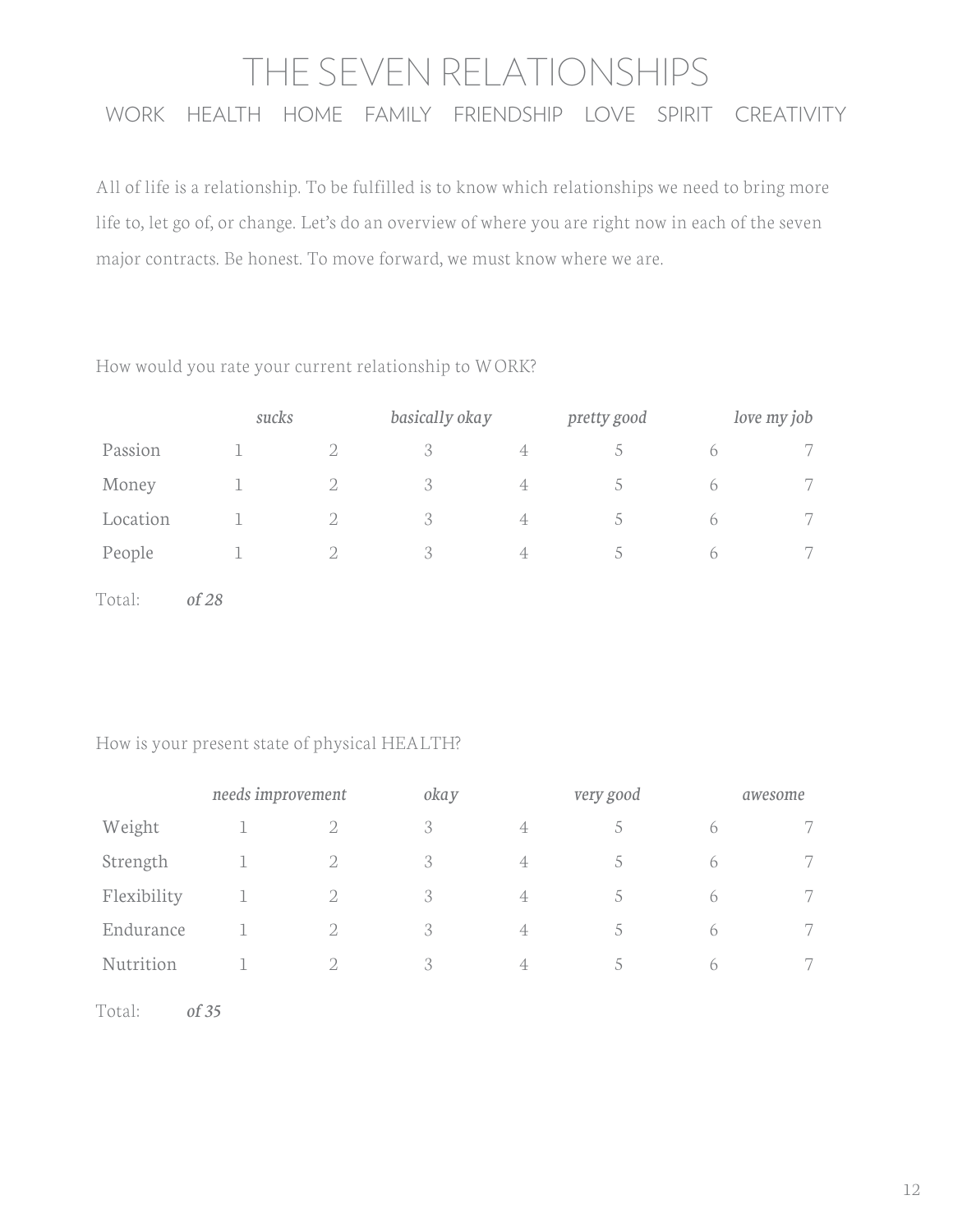#### How do you feel about your relationship to HOME?

|           | nope    |                             | sometimes |                | usually       |            | brings me joy  |
|-----------|---------|-----------------------------|-----------|----------------|---------------|------------|----------------|
| Organized |         | $\overline{2}$              | 3         | $\overline{4}$ |               | $\bigcap$  | 7              |
| Clean     |         |                             | 3         | 4              |               | $\circ$    | $\overline{ }$ |
| Spacious  |         | $\overline{2}$              | 3         | $\overline{4}$ | $\mathcal{D}$ | $\sigma$   | 7              |
| Peaceful  |         | $\mathcal{D}_{\mathcal{A}}$ | 3         | $\overline{4}$ |               | $\bigcirc$ | 7              |
| Total:    | of $28$ |                             |           |                |               |            |                |

How would you describe your relationship with your FAMILY?

|         | never |   | occasionally  |                | often |   | always               |
|---------|-------|---|---------------|----------------|-------|---|----------------------|
| Easy    |       | つ |               | 4              | C.    |   | $\overline{ }$       |
| Open    |       | ∩ | 3             | $\overline{4}$ |       | 6 | $\overline{ }$<br>r. |
| Regular |       | ∩ | 3             | $\overline{4}$ |       | 6 | $\overline{ }$       |
| Joyful  |       |   | $\cap$<br>- 3 | $\overline{4}$ |       | 6 | $\overline{ }$<br>r. |

Total: *of 28*

What is the quality of friendships in your life?

*I don't feel close to anyone.*

*I have friends but they come and go.* 

*I have a few close friends.*

*I have many dear friends.* 

Rate your relationship with friends overall between 1 (low) and 10 (high):

What is your relationship with love & intimacy?

*Suffering Non-existent Still searching Dating someone Found my soul mate*

Give your relationship to love & intimacy a number between 1 (bleh) and 10 (fantastic):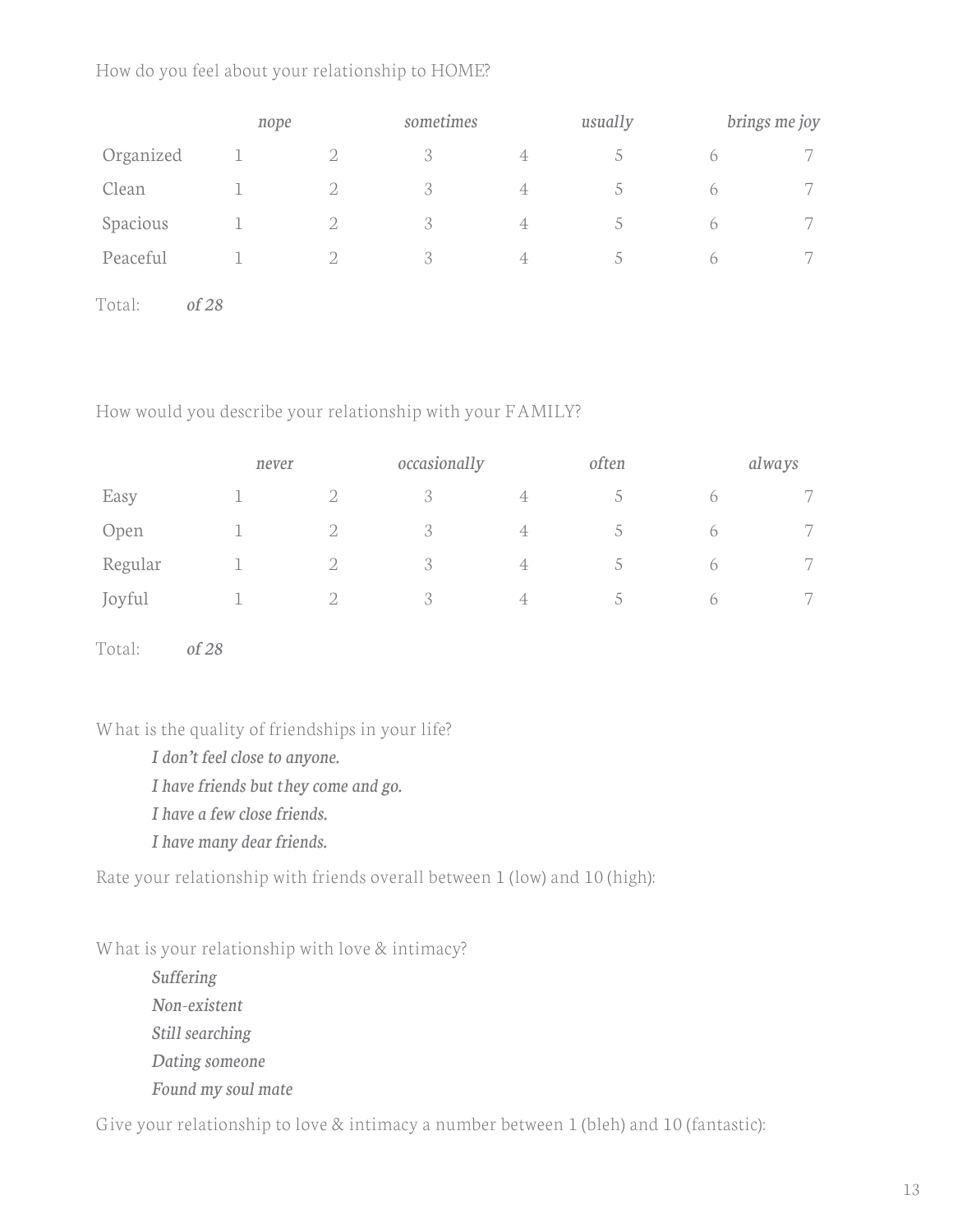**Do you believe in a higher power?** If so, describe the most important aspects of this relationship

to you:

What is your relationship with play, creativity, and fun in your life? Color the bottom of the page and work your way up to reflect how much is in your life these days.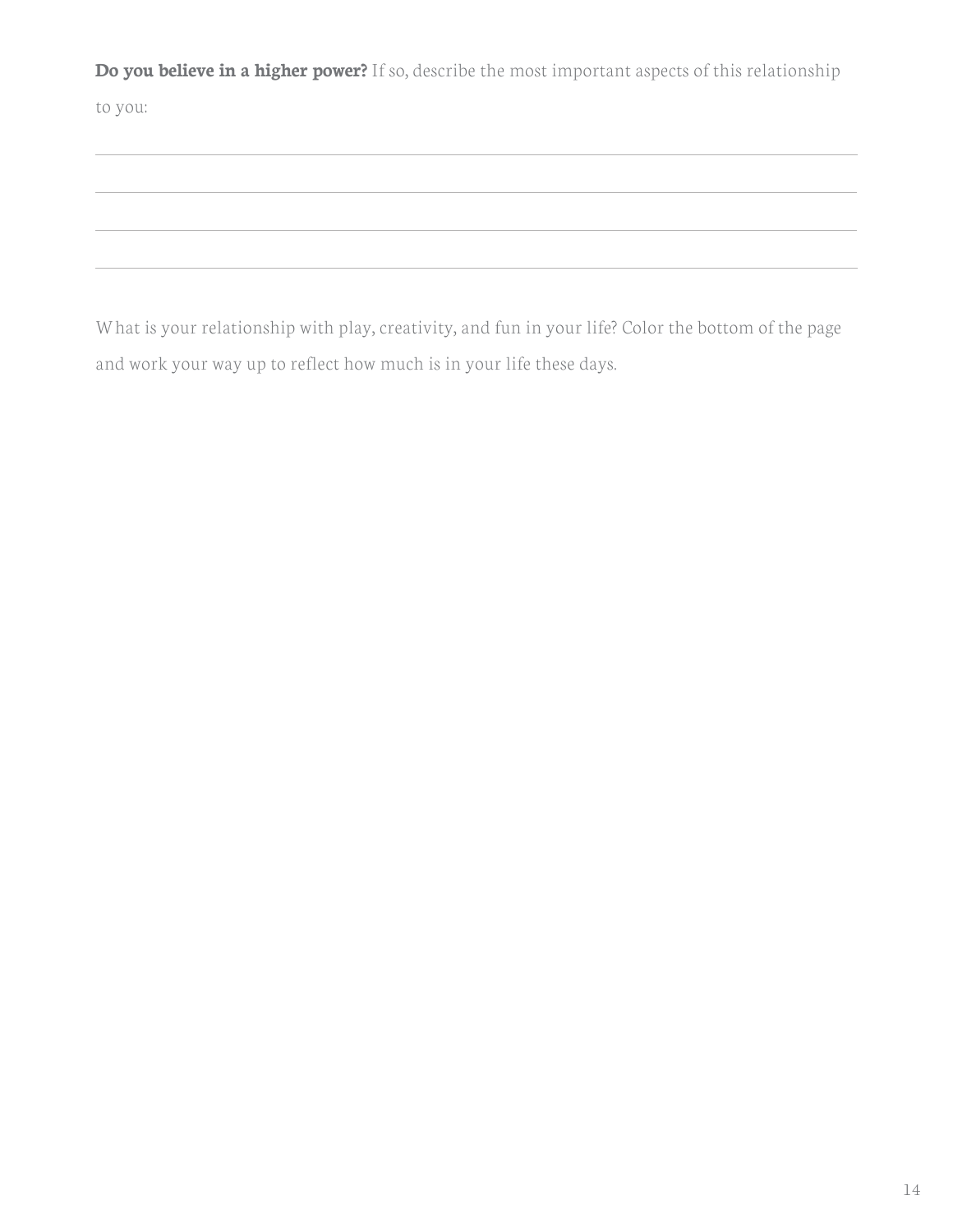Look back at your seven relationships. Choose the top three relationships that you will nurture in 2013.

| - 1 |  |
|-----|--|
|     |  |
|     |  |

Let's focus on your first relationship. What are three things you can do to improve this slightly?

And your second relationship? Name three ways in which you can start to engage.

How about the third relationship to nurture? What can you do to initiate a spark?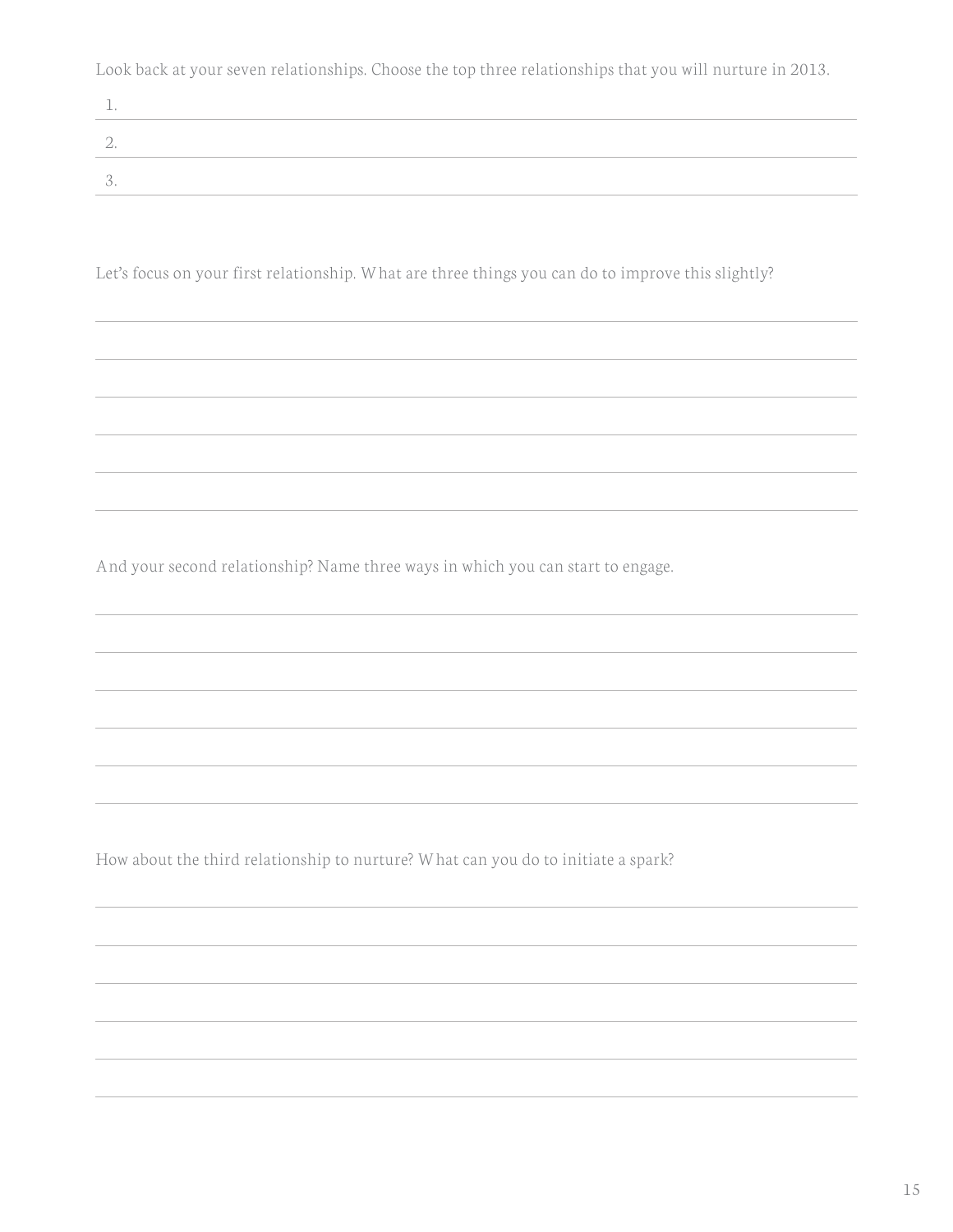

Now let's look at the year ahead. We want to set the goals for the year to make it happen. Think about where would you like to be by the end of the year. Now, work your way backward from December to the present day. Make your goals SMART (specific, measureable, actionable, realistic, and timely).

| January goal:  |  |
|----------------|--|
| February goal: |  |
| March goal:    |  |
| April goal:    |  |
| May goal:      |  |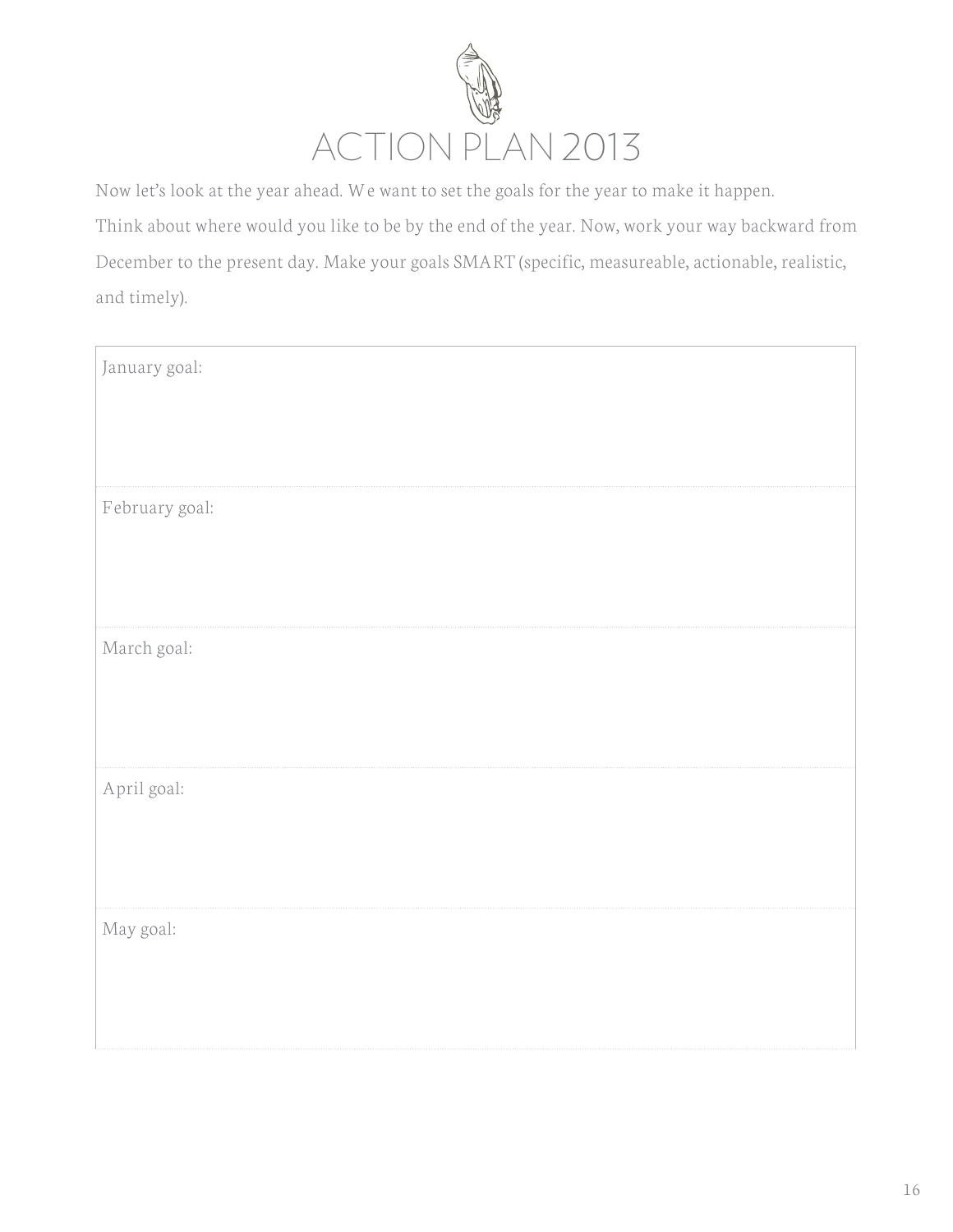| June goal:      |  |
|-----------------|--|
|                 |  |
|                 |  |
|                 |  |
|                 |  |
|                 |  |
| July goal:      |  |
|                 |  |
|                 |  |
|                 |  |
|                 |  |
|                 |  |
| August goal:    |  |
|                 |  |
|                 |  |
|                 |  |
|                 |  |
|                 |  |
| September goal: |  |
|                 |  |
|                 |  |
|                 |  |
|                 |  |
|                 |  |
| October goal:   |  |
|                 |  |
|                 |  |
|                 |  |
|                 |  |
|                 |  |
| November goal:  |  |
|                 |  |
|                 |  |
|                 |  |
|                 |  |
|                 |  |
| December goal:  |  |
|                 |  |
|                 |  |
|                 |  |
|                 |  |
|                 |  |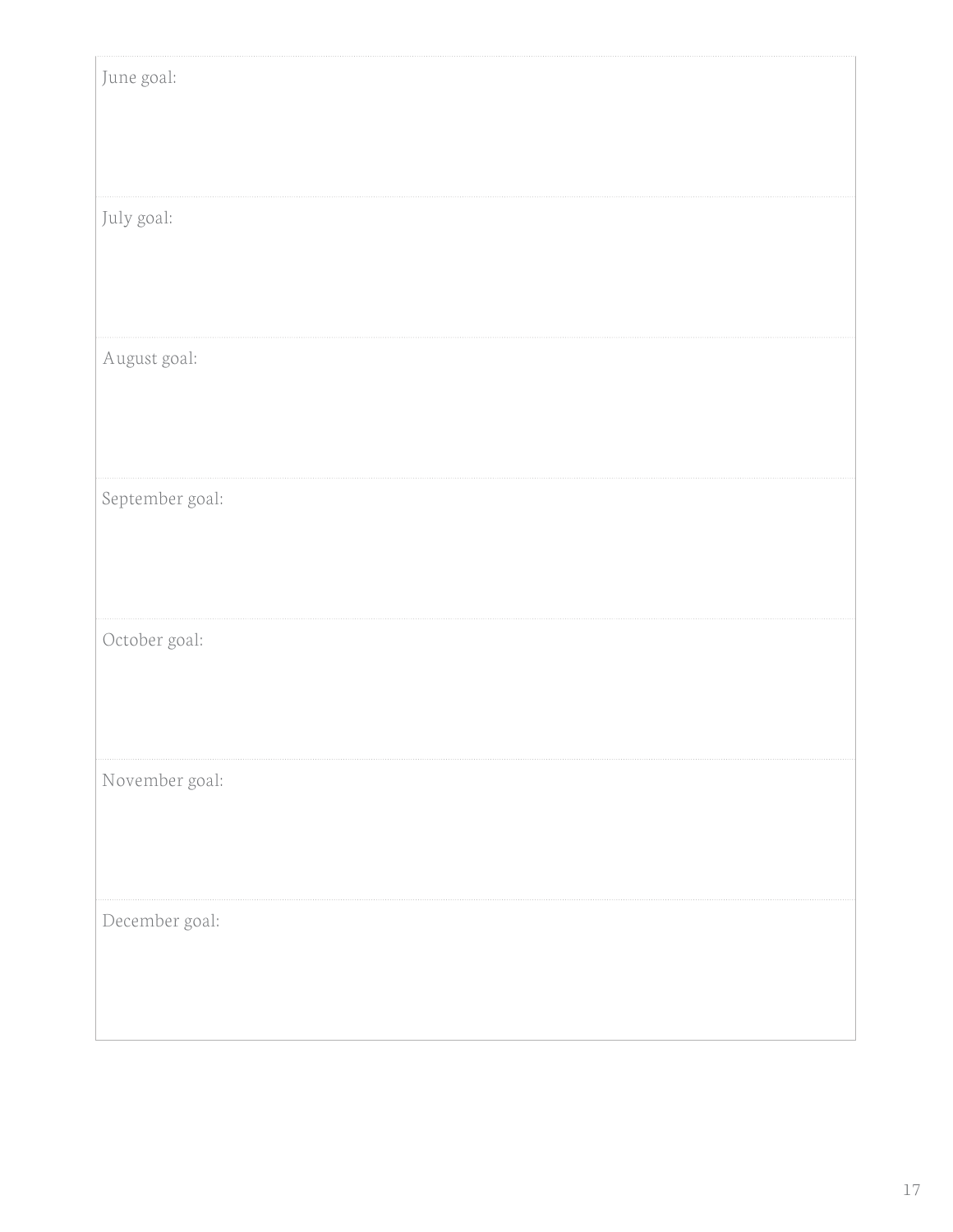This year, I will **leap**. By leap, I mean I will:

This year I will **forgive**. Specifically, I will forgive:

I will remember I am most **joyful** when I feel:

As hard as it may be, **I will say no to**:

As hard as it may be, **I will say yes to**: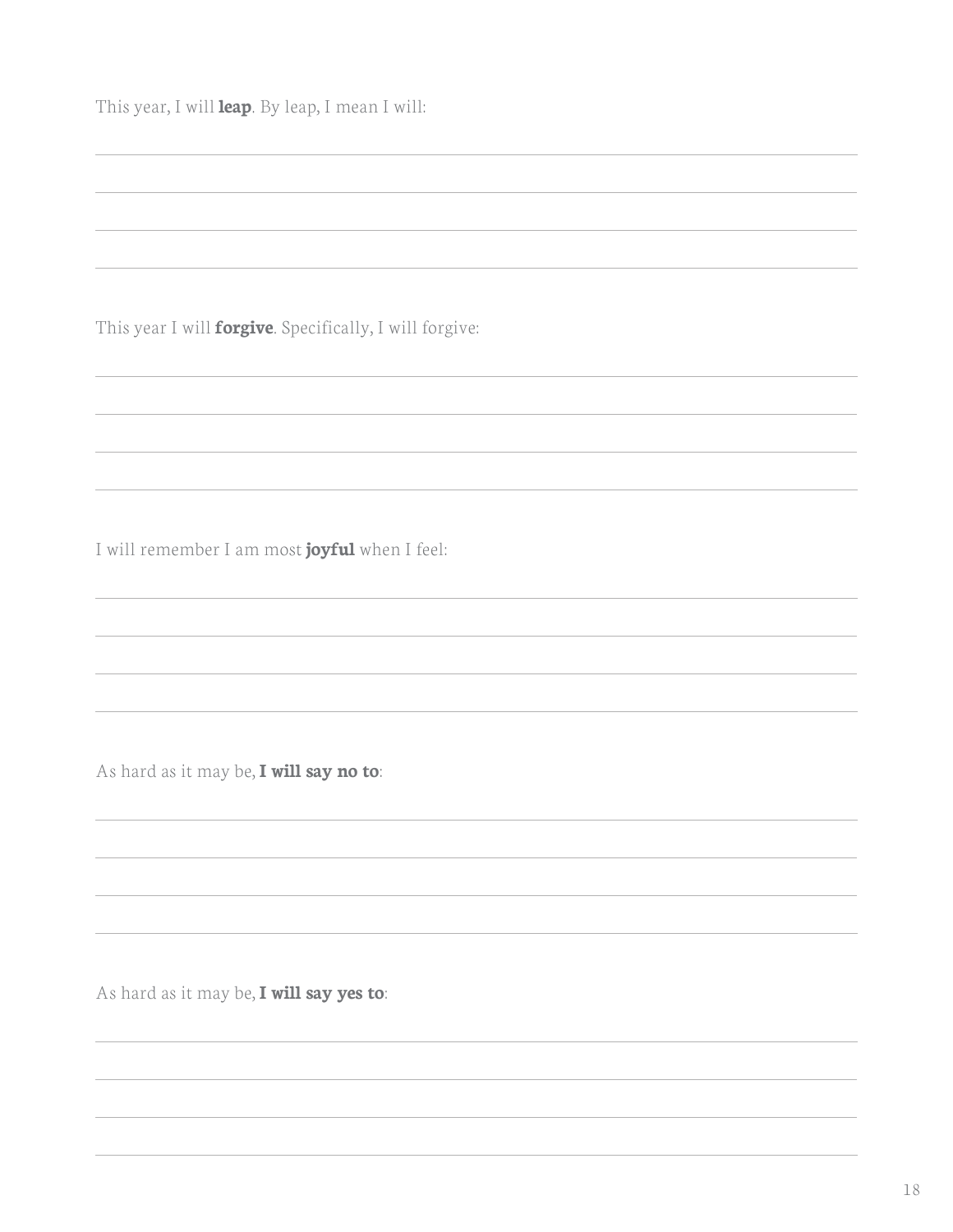Which three people do you need to bring into your life to support your vision?

Imagine it is the year 2023. You are your Future Self, wiser and confident with fantastic style, humor, and grace. You will send a message to your younger self. This divine message contains exactly what you your younger needs in times of fear, distraction, or low self-esteem. The message is:

And because your Future Self knows you best, it is highly possible that you will forget the message. So your Future Self will give you this hand drawn picture that embodies the meaning of 2013. Draw a colorful picture that conveys this feeling, meaning, and sense for your younger self.



Cut this picture out and place in your wallet, on your dashboard, or on your refrigerator (or any other place you'll see it daily.)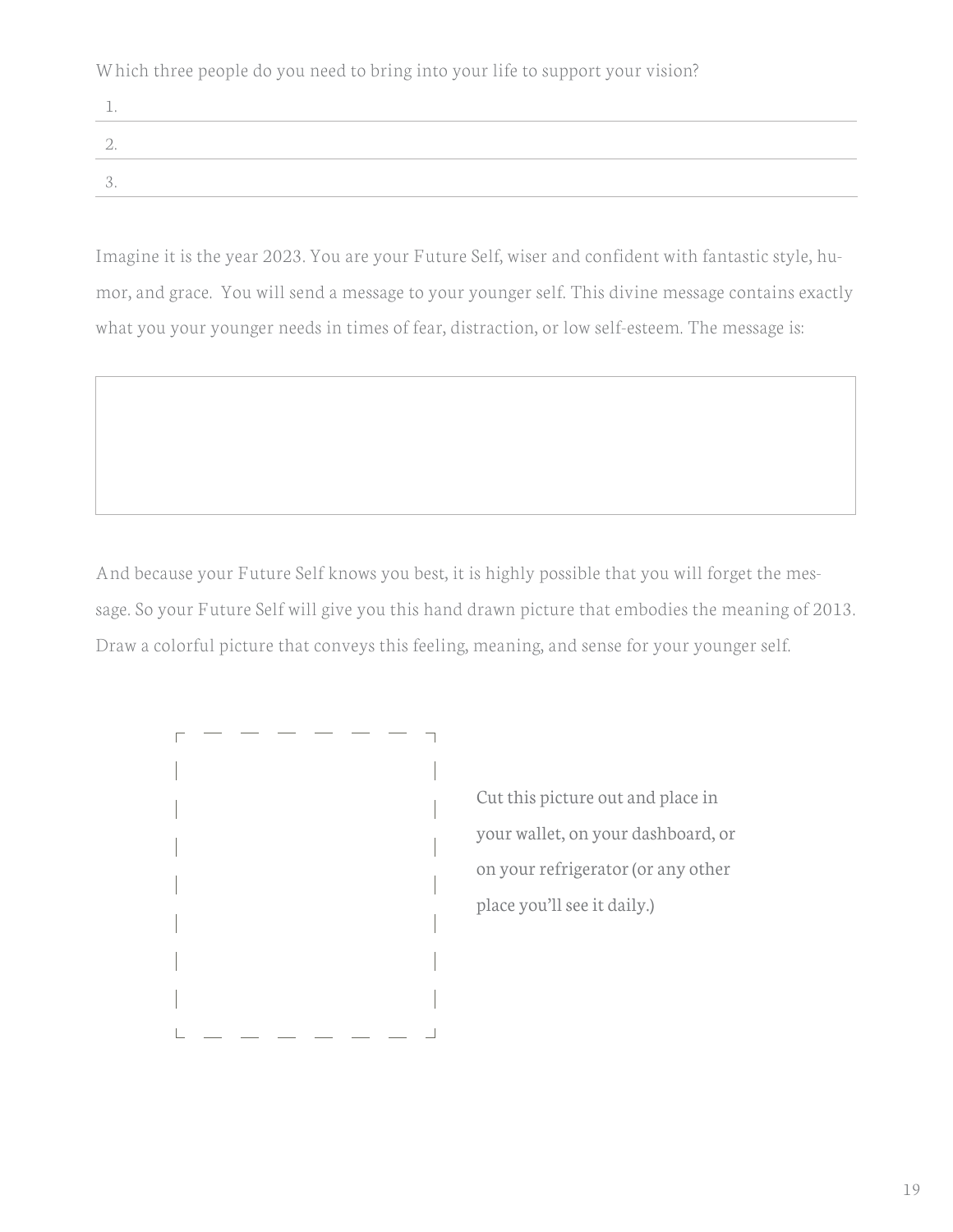#### **I did it!** Now what?

To keep your goals alive here are a few suggestions about what to do next.

- $\star$  Plan a review. Set a date 30 days from today (and once a month moving forward) to review your goals and see where you are. Reassess and make a few adjustments.
- ⋆ Tell a friend. It's harder to hide when someone else knows what our goals are.
- ⋆ Work one-on-one with a coach to co-design a plan for success.
- ★ Post your vision board where you can see it everyday and be reminded of what you said you would do.
- ⋆ Join a group. Community is a powerful way to remind you of your personal commitments.
- ⋆ Keep a journal. Record what works and what doesn't. Learn from this. Figure out why you had a
- **★** setback or what contributed to the success. The goal may be clear but the path is uncertain.
- $\star$  Be patient and curious. Keep the vision in sight.

★ Read. Get your hands on books that cover the subjects you're most interested in. Keep an eye out for personal stories of success, how-to's, and even picture books - anything that will keep you moti vated and focused.

I , promise to show up to my life this year. With the Earth as my witness, I will bring love to my relationships. I will ask for help. I will keep this vision alive. I will imagine my transformation. I will remain open to how it happens. This is possible. I believe in my power. I am full of magic. I have a life I was born to live. This is the year I will wake up.

# SIGNED: